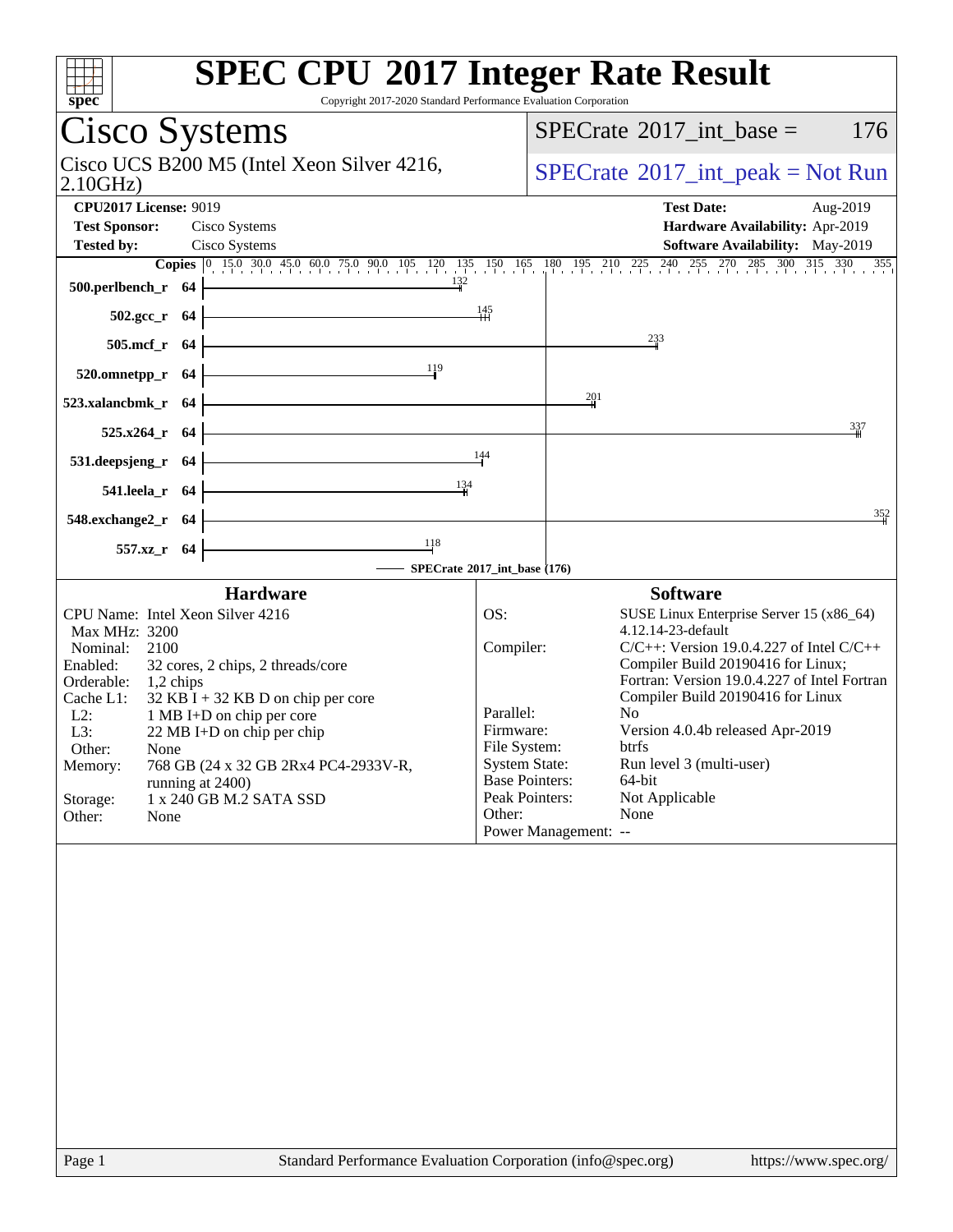

Copyright 2017-2020 Standard Performance Evaluation Corporation

### Cisco Systems

2.10GHz) Cisco UCS B200 M5 (Intel Xeon Silver 4216,  $SPECrate^{\circ}2017\_int\_peak = Not Run$  $SPECrate^{\circ}2017\_int\_peak = Not Run$ 

[SPECrate](http://www.spec.org/auto/cpu2017/Docs/result-fields.html#SPECrate2017intbase)<sup>®</sup>2017 int base = 176

**[CPU2017 License:](http://www.spec.org/auto/cpu2017/Docs/result-fields.html#CPU2017License)** 9019 **[Test Date:](http://www.spec.org/auto/cpu2017/Docs/result-fields.html#TestDate)** Aug-2019 **[Test Sponsor:](http://www.spec.org/auto/cpu2017/Docs/result-fields.html#TestSponsor)** Cisco Systems **[Hardware Availability:](http://www.spec.org/auto/cpu2017/Docs/result-fields.html#HardwareAvailability)** Apr-2019 **[Tested by:](http://www.spec.org/auto/cpu2017/Docs/result-fields.html#Testedby)** Cisco Systems **[Software Availability:](http://www.spec.org/auto/cpu2017/Docs/result-fields.html#SoftwareAvailability)** May-2019

#### **[Results Table](http://www.spec.org/auto/cpu2017/Docs/result-fields.html#ResultsTable)**

|                                                     | <b>Base</b>   |                |            |                |       | <b>Peak</b>    |       |               |                |              |                |              |                |              |
|-----------------------------------------------------|---------------|----------------|------------|----------------|-------|----------------|-------|---------------|----------------|--------------|----------------|--------------|----------------|--------------|
| <b>Benchmark</b>                                    | <b>Copies</b> | <b>Seconds</b> | Ratio      | <b>Seconds</b> | Ratio | <b>Seconds</b> | Ratio | <b>Copies</b> | <b>Seconds</b> | <b>Ratio</b> | <b>Seconds</b> | <b>Ratio</b> | <b>Seconds</b> | <b>Ratio</b> |
| 500.perlbench_r                                     | 64            | 767            | 133        | 771            | 132   | 771            | 132   |               |                |              |                |              |                |              |
| $502.\text{sec}\text{\_r}$                          | 64            | 634            | 143        | 616            | 147   | 625            | 145   |               |                |              |                |              |                |              |
| $505$ .mcf r                                        | 64            | 444            | 233        | 442            | 234   | 443            | 233   |               |                |              |                |              |                |              |
| 520.omnetpp_r                                       | 64            | 703            | <u>119</u> | 705            | 119   | 702            | 120   |               |                |              |                |              |                |              |
| 523.xalancbmk r                                     | 64            | 338            | 200        | 335            | 202   | 336            | 201   |               |                |              |                |              |                |              |
| 525.x264 r                                          | 64            | 331            | 339        | 333            | 336   | 332            | 337   |               |                |              |                |              |                |              |
| 531.deepsjeng_r                                     | 64            | 511            | 144        | 510            | 144   | 511            | 144   |               |                |              |                |              |                |              |
| 541.leela r                                         | 64            | 788            | 134        | 780            | 136   | 790            | 134   |               |                |              |                |              |                |              |
| 548.exchange2_r                                     | 64            | 477            | 352        | 477            | 352   | 479            | 350   |               |                |              |                |              |                |              |
| 557.xz r                                            | 64            | 585            | 118        | 585            | 118   | 585            | 118   |               |                |              |                |              |                |              |
| $SPECrate^{\circ}2017$ int base =                   |               |                | 176        |                |       |                |       |               |                |              |                |              |                |              |
| $SPECrate^{\circ}2017$ int peak =<br><b>Not Run</b> |               |                |            |                |       |                |       |               |                |              |                |              |                |              |

Results appear in the [order in which they were run](http://www.spec.org/auto/cpu2017/Docs/result-fields.html#RunOrder). Bold underlined text [indicates a median measurement](http://www.spec.org/auto/cpu2017/Docs/result-fields.html#Median).

#### **[Submit Notes](http://www.spec.org/auto/cpu2017/Docs/result-fields.html#SubmitNotes)**

 The numactl mechanism was used to bind copies to processors. The config file option 'submit' was used to generate numactl commands to bind each copy to a specific processor. For details, please see the config file.

### **[Operating System Notes](http://www.spec.org/auto/cpu2017/Docs/result-fields.html#OperatingSystemNotes)**

Stack size set to unlimited using "ulimit -s unlimited"

#### **[General Notes](http://www.spec.org/auto/cpu2017/Docs/result-fields.html#GeneralNotes)**

Environment variables set by runcpu before the start of the run: LD\_LIBRARY\_PATH = "/home/cpu2017/lib/intel64:/home/cpu2017/lib/ia32:/home/cpu2017/je5.0.1-32" Binaries compiled on a system with 1x Intel Core i9-7900X CPU + 32GB RAM memory using Redhat Enterprise Linux 7.5 Transparent Huge Pages enabled by default Prior to runcpu invocation Filesystem page cache synced and cleared with: sync; echo 3> /proc/sys/vm/drop\_caches runcpu command invoked through numactl i.e.: numactl --interleave=all runcpu <etc> NA: The test sponsor attests, as of date of publication, that CVE-2017-5754 (Meltdown) is mitigated in the system as tested and documented. Yes: The test sponsor attests, as of date of publication, that CVE-2017-5753 (Spectre variant 1) is mitigated in the system as tested and documented. Yes: The test sponsor attests, as of date of publication, that CVE-2017-5715 (Spectre variant 2)

**(Continued on next page)**

| Page 2<br>Standard Performance Evaluation Corporation (info@spec.org) | https://www.spec.org/ |
|-----------------------------------------------------------------------|-----------------------|
|-----------------------------------------------------------------------|-----------------------|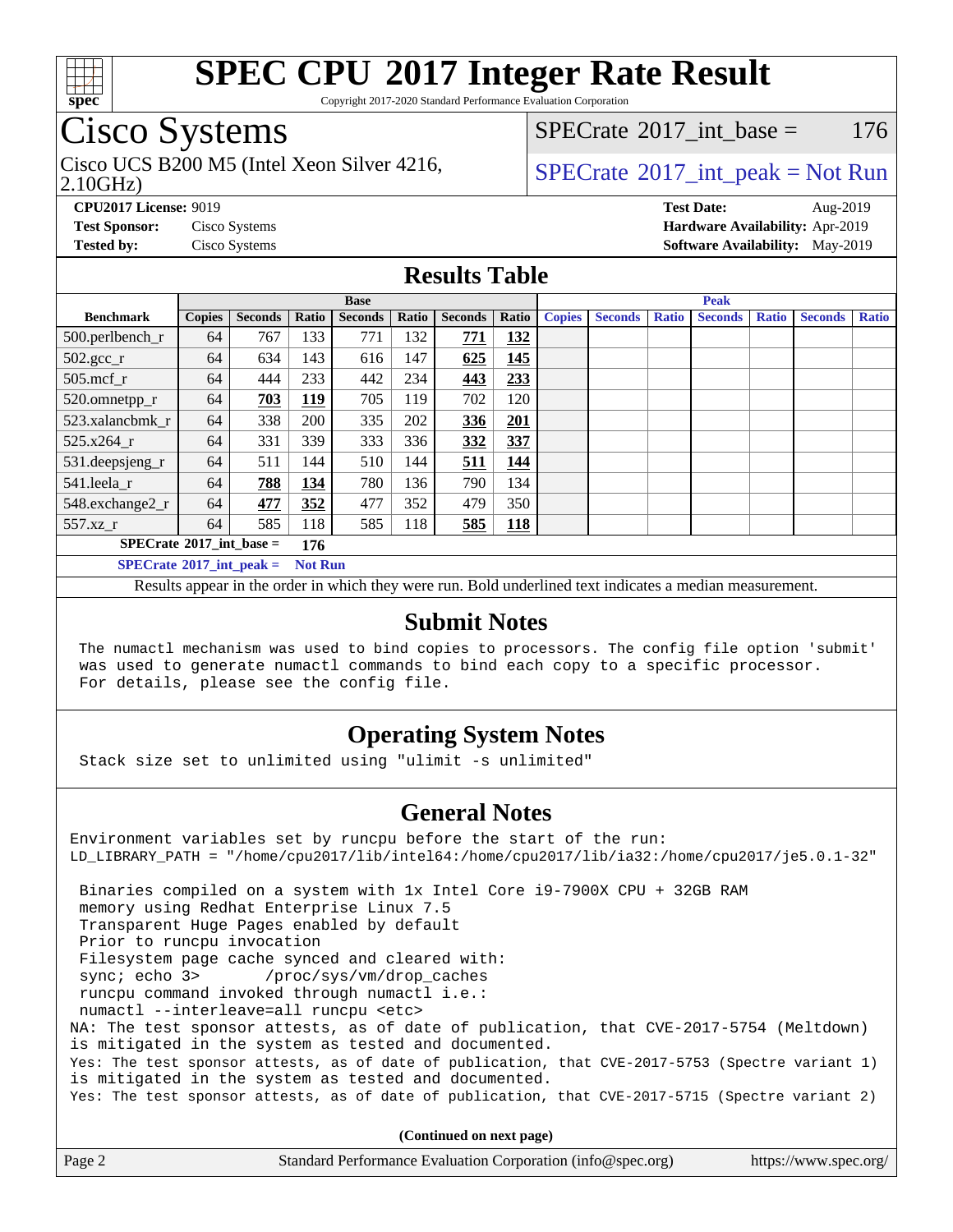

Copyright 2017-2020 Standard Performance Evaluation Corporation

# Cisco Systems

Cisco UCS B200 M5 (Intel Xeon Silver 4216,  $SPECTR = SPECrate^{\circ}2017\_int\_peak = Not Run$  $SPECTR = SPECrate^{\circ}2017\_int\_peak = Not Run$  $SPECTR = SPECrate^{\circ}2017\_int\_peak = Not Run$ 

 $SPECTate^{\circ}2017\_int\_base = 176$ 

2.10GHz)

**[CPU2017 License:](http://www.spec.org/auto/cpu2017/Docs/result-fields.html#CPU2017License)** 9019 **[Test Date:](http://www.spec.org/auto/cpu2017/Docs/result-fields.html#TestDate)** Aug-2019 **[Test Sponsor:](http://www.spec.org/auto/cpu2017/Docs/result-fields.html#TestSponsor)** Cisco Systems **[Hardware Availability:](http://www.spec.org/auto/cpu2017/Docs/result-fields.html#HardwareAvailability)** Apr-2019 **[Tested by:](http://www.spec.org/auto/cpu2017/Docs/result-fields.html#Testedby)** Cisco Systems **[Software Availability:](http://www.spec.org/auto/cpu2017/Docs/result-fields.html#SoftwareAvailability)** May-2019

#### **[General Notes \(Continued\)](http://www.spec.org/auto/cpu2017/Docs/result-fields.html#GeneralNotes)**

is mitigated in the system as tested and documented.

#### **[Platform Notes](http://www.spec.org/auto/cpu2017/Docs/result-fields.html#PlatformNotes)**

| BIOS Settings:                                 |                                                                                                                    |                       |
|------------------------------------------------|--------------------------------------------------------------------------------------------------------------------|-----------------------|
| Intel HyperThreading Technology set to Enabled |                                                                                                                    |                       |
| CPU performance set to Enterprise              |                                                                                                                    |                       |
| Power Performance Tuning set to OS Controls    |                                                                                                                    |                       |
| SNC set to Disabled                            |                                                                                                                    |                       |
| IMC Interleaving set to Auto                   |                                                                                                                    |                       |
| Patrol Scrub set to Disabled                   |                                                                                                                    |                       |
| Sysinfo program /home/cpu2017/bin/sysinfo      |                                                                                                                    |                       |
|                                                | Rev: r5797 of 2017-06-14 96c45e4568ad54c135fd618bcc091c0f                                                          |                       |
| running on linux-5vrl Mon Aug 19 08:44:11 2019 |                                                                                                                    |                       |
|                                                | SUT (System Under Test) info as seen by some common utilities.                                                     |                       |
| For more information on this section, see      |                                                                                                                    |                       |
|                                                | https://www.spec.org/cpu2017/Docs/config.html#sysinfo                                                              |                       |
|                                                |                                                                                                                    |                       |
| From /proc/cpuinfo                             |                                                                                                                    |                       |
|                                                | model name: $Intel(R)$ Xeon(R) Silver 4216 CPU @ 2.10GHz                                                           |                       |
| "physical id"s (chips)<br>2                    |                                                                                                                    |                       |
| 64 "processors"                                |                                                                                                                    |                       |
|                                                | cores, siblings (Caution: counting these is hw and system dependent. The following                                 |                       |
|                                                | excerpts from /proc/cpuinfo might not be reliable. Use with caution.)                                              |                       |
| cpu cores $: 16$                               |                                                                                                                    |                       |
| siblings : 32                                  |                                                                                                                    |                       |
|                                                | physical 0: cores 0 1 2 3 4 5 6 7 8 9 10 11 12 13 14 15<br>physical 1: cores 0 1 2 3 4 5 6 7 8 9 10 11 12 13 14 15 |                       |
|                                                |                                                                                                                    |                       |
| From 1scpu:                                    |                                                                                                                    |                       |
| Architecture:                                  | x86 64                                                                                                             |                       |
| $CPU$ op-mode(s):                              | $32$ -bit, $64$ -bit                                                                                               |                       |
| Byte Order:                                    | Little Endian                                                                                                      |                       |
| CPU(s):                                        | 64                                                                                                                 |                       |
| On-line CPU(s) list: $0-63$                    |                                                                                                                    |                       |
| $Thread(s)$ per core:                          | 2                                                                                                                  |                       |
| Core(s) per socket:                            | 16                                                                                                                 |                       |
| Socket(s):                                     | $\overline{2}$                                                                                                     |                       |
| NUMA $node(s):$                                | 4                                                                                                                  |                       |
| Vendor ID:                                     | GenuineIntel                                                                                                       |                       |
| CPU family:                                    | 6                                                                                                                  |                       |
| Model:                                         | 85                                                                                                                 |                       |
| Model name:                                    | $Intel(R) Xeon(R) Silver 4216 CPU @ 2.10GHz$                                                                       |                       |
| Stepping:                                      | 6                                                                                                                  |                       |
| CPU MHz:                                       | 2100.000                                                                                                           |                       |
|                                                | (Continued on next page)                                                                                           |                       |
|                                                |                                                                                                                    |                       |
| Page 3                                         | Standard Performance Evaluation Corporation (info@spec.org)                                                        | https://www.spec.org/ |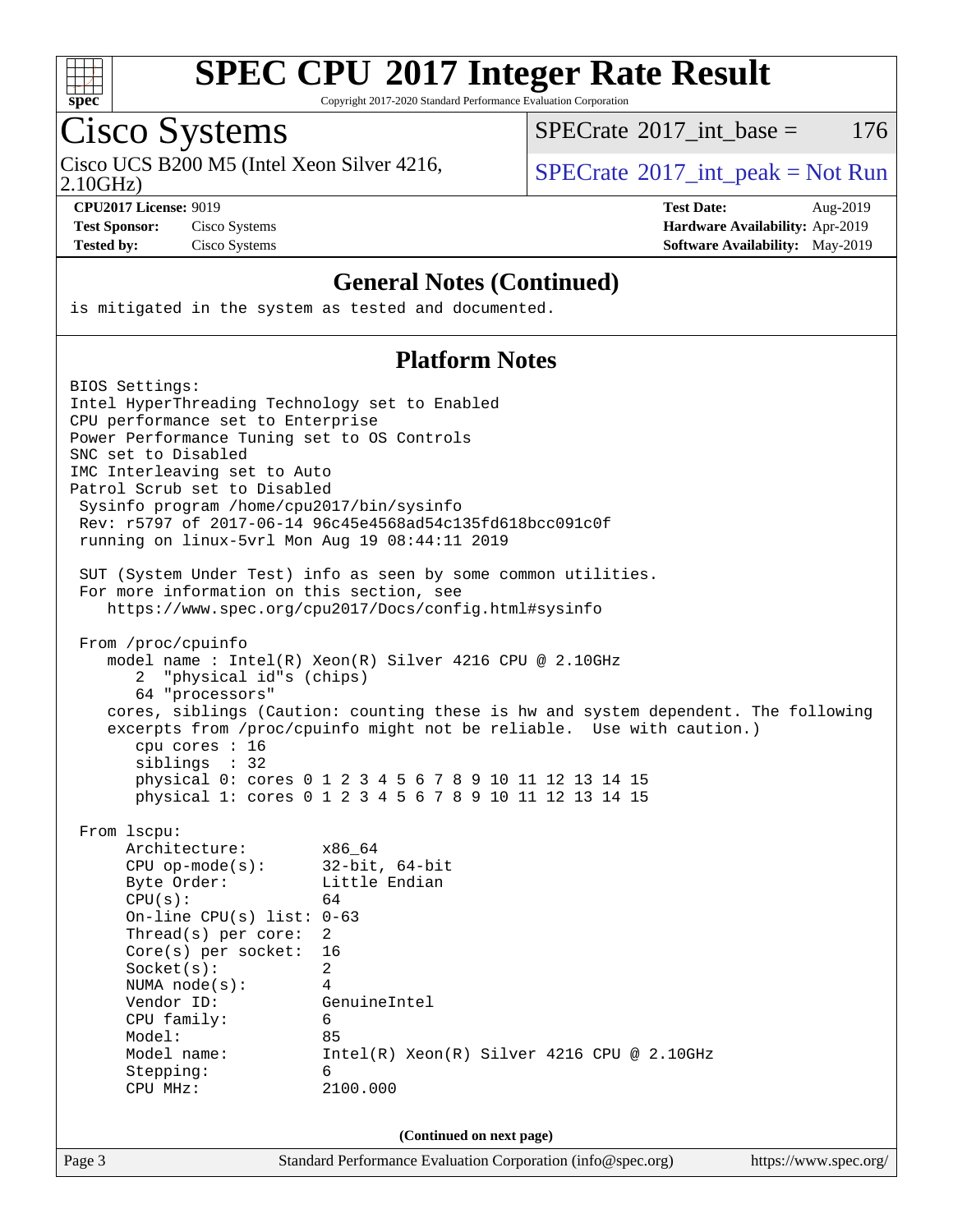

Copyright 2017-2020 Standard Performance Evaluation Corporation

Cisco Systems

Cisco UCS B200 M5 (Intel Xeon Silver 4216,  $SPECTate^{\circ}2017$  int peak = Not Run

[SPECrate](http://www.spec.org/auto/cpu2017/Docs/result-fields.html#SPECrate2017intbase)<sup>®</sup>2017 int base = 176

2.10GHz)

**[CPU2017 License:](http://www.spec.org/auto/cpu2017/Docs/result-fields.html#CPU2017License)** 9019 **[Test Date:](http://www.spec.org/auto/cpu2017/Docs/result-fields.html#TestDate)** Aug-2019 **[Test Sponsor:](http://www.spec.org/auto/cpu2017/Docs/result-fields.html#TestSponsor)** Cisco Systems **[Hardware Availability:](http://www.spec.org/auto/cpu2017/Docs/result-fields.html#HardwareAvailability)** Apr-2019 **[Tested by:](http://www.spec.org/auto/cpu2017/Docs/result-fields.html#Testedby)** Cisco Systems **[Software Availability:](http://www.spec.org/auto/cpu2017/Docs/result-fields.html#SoftwareAvailability)** May-2019

#### **[Platform Notes \(Continued\)](http://www.spec.org/auto/cpu2017/Docs/result-fields.html#PlatformNotes)**

| $CPIJ$ max $MHz$ :                        | 3200.0000                                     |
|-------------------------------------------|-----------------------------------------------|
| CPU min MHz:                              | 800.0000                                      |
| BogoMIPS:                                 | 4200.00                                       |
| Virtualization:                           | $VT - x$                                      |
| $L1d$ cache:                              | 32K                                           |
| $L1i$ cache:                              | 32K                                           |
| $L2$ cache:                               | 1024K                                         |
| $L3$ cache:                               | 22528K                                        |
| NUMA $node0$ $CPU(s)$ :                   | $0-3, 8-11, 32-35, 40-43$                     |
| NUMA node1 CPU(s):                        | $4 - 7$ , $12 - 15$ , $36 - 39$ , $44 - 47$   |
| NUMA $node2$ $CPU(s):$                    | $16 - 19, 24 - 27, 48 - 51, 56 - 59$          |
| NUMA $node3$ $CPU(s)$ :                   | $20 - 23$ , $28 - 31$ , $52 - 55$ , $60 - 63$ |
| $\Box$ $\Box$ $\Box$ $\Box$ $\Box$ $\Box$ | £  Ja  Las                                    |

Flags: fpu vme de pse tsc msr pae mce cx8 apic sep mtrr pge mca cmov pat pse36 clflush dts acpi mmx fxsr sse sse2 ss ht tm pbe syscall nx pdpe1gb rdtscp lm constant\_tsc art arch\_perfmon pebs bts rep\_good nopl xtopology nonstop\_tsc cpuid aperfmperf tsc\_known\_freq pni pclmulqdq dtes64 monitor ds\_cpl vmx smx est tm2 ssse3 sdbg fma cx16 xtpr pdcm pcid dca sse4\_1 sse4\_2 x2apic movbe popcnt tsc\_deadline\_timer aes xsave avx f16c rdrand lahf\_lm abm 3dnowprefetch cpuid\_fault epb cat\_l3 cdp\_l3 invpcid\_single intel\_ppin mba tpr\_shadow vnmi flexpriority ept vpid fsgsbase tsc\_adjust bmi1 hle avx2 smep bmi2 erms invpcid rtm cqm mpx rdt\_a avx512f avx512dq rdseed adx smap clflushopt clwb intel\_pt avx512cd avx512bw avx512vl xsaveopt xsavec xgetbv1 xsaves cqm\_llc cqm\_occup\_llc cqm\_mbm\_total cqm\_mbm\_local ibpb ibrs stibp dtherm ida arat pln pts hwp hwp\_act\_window hwp\_epp hwp\_pkg\_req pku ospke avx512\_vnni arch\_capabilities ssbd

 /proc/cpuinfo cache data cache size : 22528 KB

 From numactl --hardware WARNING: a numactl 'node' might or might not correspond to a physical chip. available: 4 nodes (0-3) node 0 cpus: 0 1 2 3 8 9 10 11 32 33 34 35 40 41 42 43 node 0 size: 192091 MB node 0 free: 191816 MB node 1 cpus: 4 5 6 7 12 13 14 15 36 37 38 39 44 45 46 47 node 1 size: 193493 MB node 1 free: 193209 MB node 2 cpus: 16 17 18 19 24 25 26 27 48 49 50 51 56 57 58 59 node 2 size: 193522 MB node 2 free: 193303 MB node 3 cpus: 20 21 22 23 28 29 30 31 52 53 54 55 60 61 62 63 node 3 size: 193519 MB node 3 free: 193271 MB node distances:<br>node 0 1 node 0 1 2 3 0: 10 11 21 21 1: 11 10 21 21 **(Continued on next page)**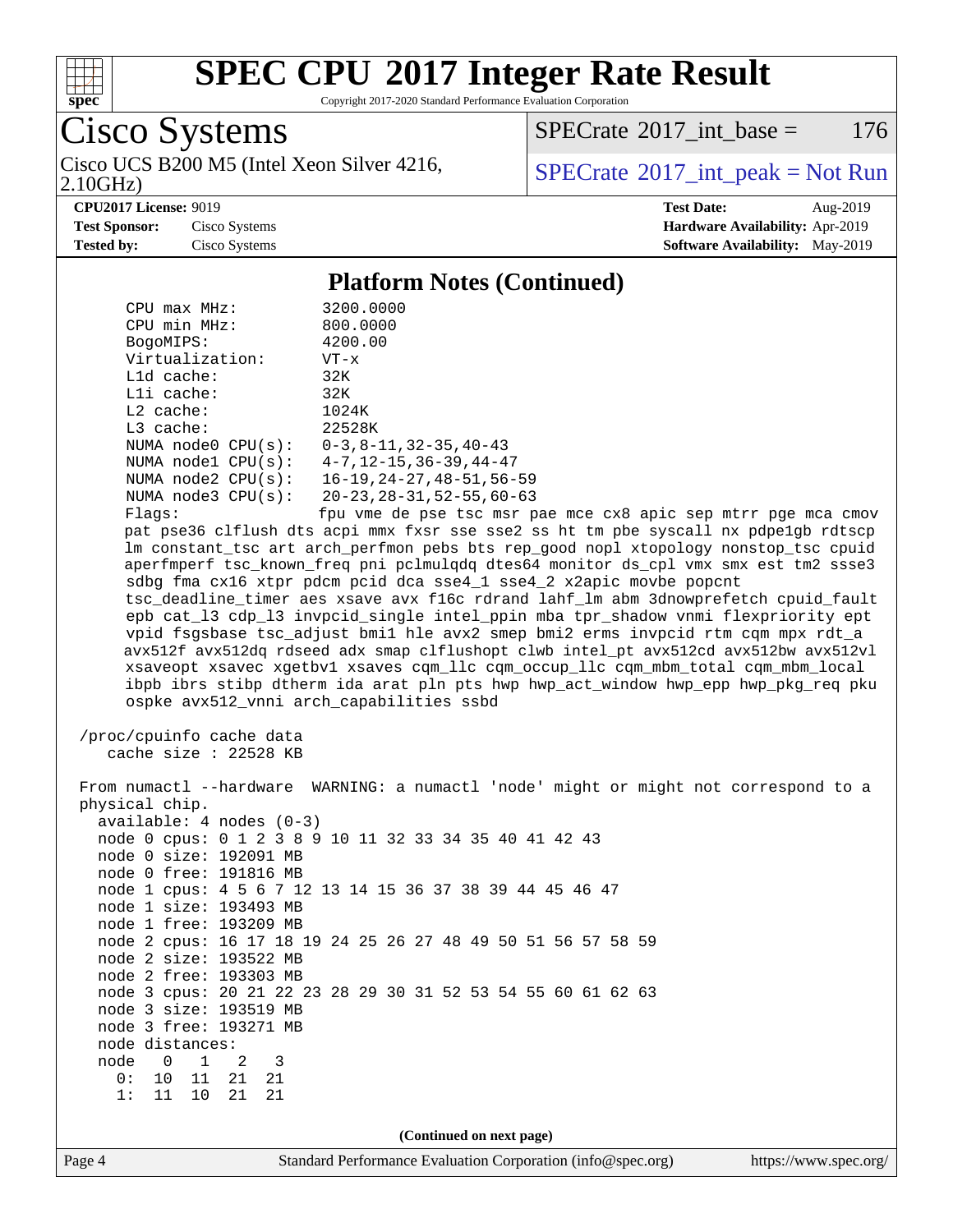

Copyright 2017-2020 Standard Performance Evaluation Corporation

Cisco Systems 2.10GHz) Cisco UCS B200 M5 (Intel Xeon Silver 4216,  $SPECrate^{\circ}2017\_int\_peak = Not Run$  $SPECrate^{\circ}2017\_int\_peak = Not Run$  $SPECTate^{\circ}2017$  int base = 176 **[CPU2017 License:](http://www.spec.org/auto/cpu2017/Docs/result-fields.html#CPU2017License)** 9019 **[Test Date:](http://www.spec.org/auto/cpu2017/Docs/result-fields.html#TestDate)** Aug-2019 **[Test Sponsor:](http://www.spec.org/auto/cpu2017/Docs/result-fields.html#TestSponsor)** Cisco Systems **[Hardware Availability:](http://www.spec.org/auto/cpu2017/Docs/result-fields.html#HardwareAvailability)** Apr-2019 **[Tested by:](http://www.spec.org/auto/cpu2017/Docs/result-fields.html#Testedby)** Cisco Systems **[Software Availability:](http://www.spec.org/auto/cpu2017/Docs/result-fields.html#SoftwareAvailability)** May-2019 **[Platform Notes \(Continued\)](http://www.spec.org/auto/cpu2017/Docs/result-fields.html#PlatformNotes)** 2: 21 21 10 11 3: 21 21 11 10 From /proc/meminfo<br>MemTotal: 791170740 kB MemTotal: HugePages\_Total: 0 Hugepagesize: 2048 kB From /etc/\*release\* /etc/\*version\* os-release: NAME="SLES" VERSION="15" VERSION\_ID="15" PRETTY\_NAME="SUSE Linux Enterprise Server 15" ID="sles" ID\_LIKE="suse" ANSI\_COLOR="0;32" CPE\_NAME="cpe:/o:suse:sles:15" uname -a: Linux linux-5vrl 4.12.14-23-default #1 SMP Tue May 29 21:04:44 UTC 2018 (cd0437b) x86\_64 x86\_64 x86\_64 GNU/Linux run-level 3 Aug 19 08:41 SPEC is set to: /home/cpu2017 Filesystem Type Size Used Avail Use% Mounted on /dev/sdb1 btrfs 224G 15G 208G 7% /home Additional information from dmidecode follows. WARNING: Use caution when you interpret this section. The 'dmidecode' program reads system data which is "intended to allow hardware to be accurately determined", but the intent may not be met, as there are frequent changes to hardware, firmware, and the "DMTF SMBIOS" standard. BIOS Cisco Systems, Inc. B200M5.4.0.4b.0.0407191258 04/07/2019 Memory: 24x 0xCE00 M393A4K40CB2-CVF 32 GB 2 rank 2933, configured at 2400 (End of data from sysinfo program) **[Compiler Version Notes](http://www.spec.org/auto/cpu2017/Docs/result-fields.html#CompilerVersionNotes)** ==============================================================================

C | 500.perlbench r(base) 502.gcc r(base) 505.mcf r(base) | 525.x264\_r(base) 557.xz\_r(base) ------------------------------------------------------------------------------

Intel(R) C Intel(R) 64 Compiler for applications running on Intel(R)  $64$ ,

**(Continued on next page)**

| Page 5<br>Standard Performance Evaluation Corporation (info@spec.org)<br>https://www.spec.org/ $\,$ |  |  |
|-----------------------------------------------------------------------------------------------------|--|--|
|-----------------------------------------------------------------------------------------------------|--|--|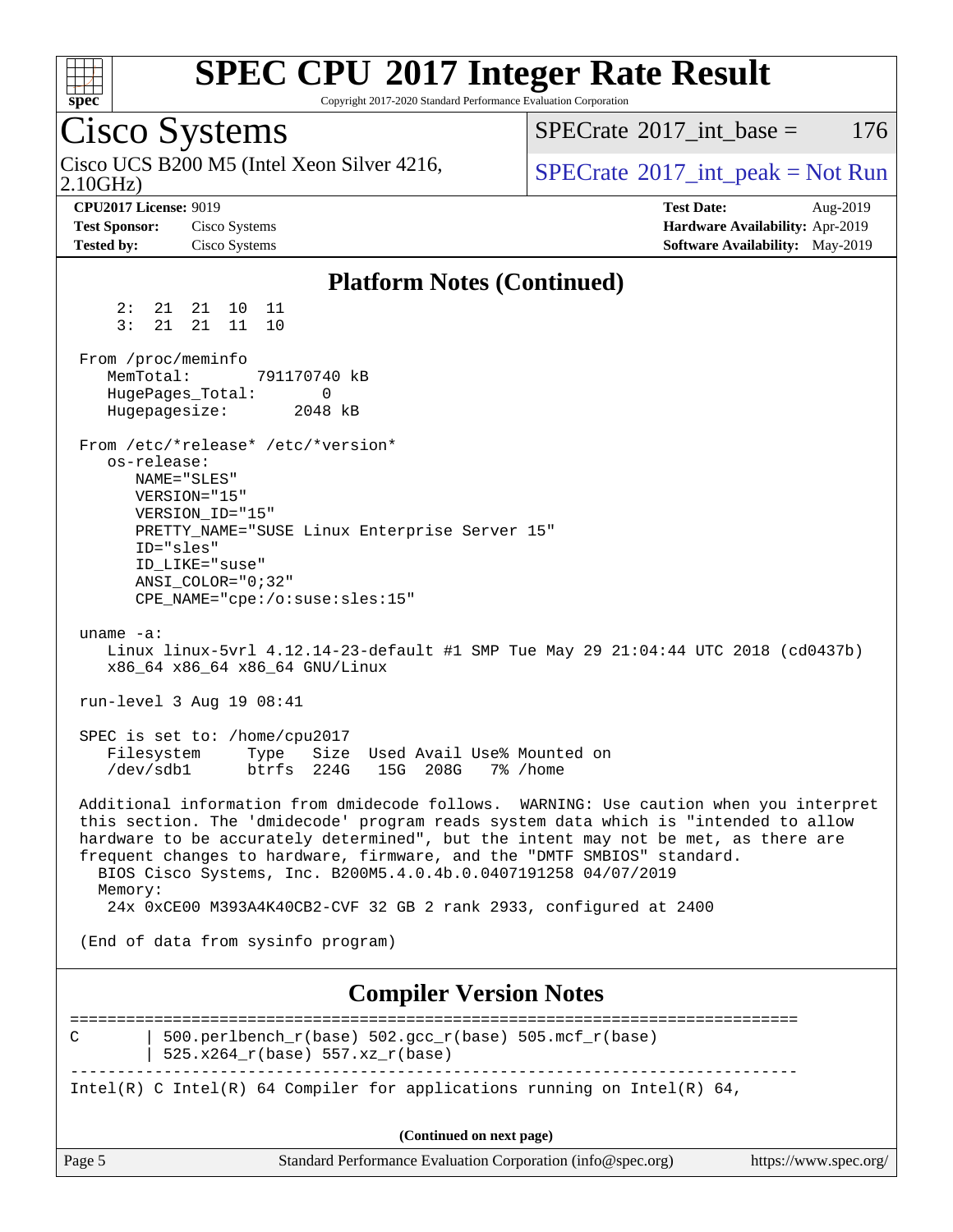

Copyright 2017-2020 Standard Performance Evaluation Corporation

### Cisco Systems

Cisco UCS B200 M5 (Intel Xeon Silver 4216,  $SPECTR = SPECrate^{\circ}2017\_int\_peak = Not Run$  $SPECTR = SPECrate^{\circ}2017\_int\_peak = Not Run$  $SPECTR = SPECrate^{\circ}2017\_int\_peak = Not Run$ 

 $SPECTate@2017_int\_base = 176$ 

2.10GHz)

**[Test Sponsor:](http://www.spec.org/auto/cpu2017/Docs/result-fields.html#TestSponsor)** Cisco Systems **[Hardware Availability:](http://www.spec.org/auto/cpu2017/Docs/result-fields.html#HardwareAvailability)** Apr-2019 **[Tested by:](http://www.spec.org/auto/cpu2017/Docs/result-fields.html#Testedby)** Cisco Systems **[Software Availability:](http://www.spec.org/auto/cpu2017/Docs/result-fields.html#SoftwareAvailability)** May-2019

**[CPU2017 License:](http://www.spec.org/auto/cpu2017/Docs/result-fields.html#CPU2017License)** 9019 **[Test Date:](http://www.spec.org/auto/cpu2017/Docs/result-fields.html#TestDate)** Aug-2019

### **[Compiler Version Notes \(Continued\)](http://www.spec.org/auto/cpu2017/Docs/result-fields.html#CompilerVersionNotes)**

| Version 19.0.4.227 Build 20190416<br>Copyright (C) 1985-2019 Intel Corporation. All rights reserved.                                                                                   |
|----------------------------------------------------------------------------------------------------------------------------------------------------------------------------------------|
| ==================================                                                                                                                                                     |
| 520.omnetpp $r(base)$ 523.xalancbmk $r(base)$ 531.deepsjeng $r(base)$<br>$C++$<br>$541.$ leela r(base)                                                                                 |
| Intel(R) $C++$ Intel(R) 64 Compiler for applications running on Intel(R) 64,<br>Version 19.0.4.227 Build 20190416<br>Copyright (C) 1985-2019 Intel Corporation. All rights reserved.   |
|                                                                                                                                                                                        |
| Fortran   548.exchange2 $r(base)$                                                                                                                                                      |
| Intel(R) Fortran Intel(R) 64 Compiler for applications running on Intel(R)<br>64, Version 19.0.4.227 Build 20190416<br>Copyright (C) 1985-2019 Intel Corporation. All rights reserved. |

### **[Base Compiler Invocation](http://www.spec.org/auto/cpu2017/Docs/result-fields.html#BaseCompilerInvocation)**

[C benchmarks](http://www.spec.org/auto/cpu2017/Docs/result-fields.html#Cbenchmarks): [icc -m64 -std=c11](http://www.spec.org/cpu2017/results/res2019q3/cpu2017-20190820-17207.flags.html#user_CCbase_intel_icc_64bit_c11_33ee0cdaae7deeeab2a9725423ba97205ce30f63b9926c2519791662299b76a0318f32ddfffdc46587804de3178b4f9328c46fa7c2b0cd779d7a61945c91cd35)

[C++ benchmarks:](http://www.spec.org/auto/cpu2017/Docs/result-fields.html#CXXbenchmarks) [icpc -m64](http://www.spec.org/cpu2017/results/res2019q3/cpu2017-20190820-17207.flags.html#user_CXXbase_intel_icpc_64bit_4ecb2543ae3f1412ef961e0650ca070fec7b7afdcd6ed48761b84423119d1bf6bdf5cad15b44d48e7256388bc77273b966e5eb805aefd121eb22e9299b2ec9d9)

[Fortran benchmarks](http://www.spec.org/auto/cpu2017/Docs/result-fields.html#Fortranbenchmarks): [ifort -m64](http://www.spec.org/cpu2017/results/res2019q3/cpu2017-20190820-17207.flags.html#user_FCbase_intel_ifort_64bit_24f2bb282fbaeffd6157abe4f878425411749daecae9a33200eee2bee2fe76f3b89351d69a8130dd5949958ce389cf37ff59a95e7a40d588e8d3a57e0c3fd751)

### **[Base Portability Flags](http://www.spec.org/auto/cpu2017/Docs/result-fields.html#BasePortabilityFlags)**

 500.perlbench\_r: [-DSPEC\\_LP64](http://www.spec.org/cpu2017/results/res2019q3/cpu2017-20190820-17207.flags.html#b500.perlbench_r_basePORTABILITY_DSPEC_LP64) [-DSPEC\\_LINUX\\_X64](http://www.spec.org/cpu2017/results/res2019q3/cpu2017-20190820-17207.flags.html#b500.perlbench_r_baseCPORTABILITY_DSPEC_LINUX_X64) 502.gcc\_r: [-DSPEC\\_LP64](http://www.spec.org/cpu2017/results/res2019q3/cpu2017-20190820-17207.flags.html#suite_basePORTABILITY502_gcc_r_DSPEC_LP64) 505.mcf\_r: [-DSPEC\\_LP64](http://www.spec.org/cpu2017/results/res2019q3/cpu2017-20190820-17207.flags.html#suite_basePORTABILITY505_mcf_r_DSPEC_LP64) 520.omnetpp\_r: [-DSPEC\\_LP64](http://www.spec.org/cpu2017/results/res2019q3/cpu2017-20190820-17207.flags.html#suite_basePORTABILITY520_omnetpp_r_DSPEC_LP64) 523.xalancbmk\_r: [-DSPEC\\_LP64](http://www.spec.org/cpu2017/results/res2019q3/cpu2017-20190820-17207.flags.html#suite_basePORTABILITY523_xalancbmk_r_DSPEC_LP64) [-DSPEC\\_LINUX](http://www.spec.org/cpu2017/results/res2019q3/cpu2017-20190820-17207.flags.html#b523.xalancbmk_r_baseCXXPORTABILITY_DSPEC_LINUX) 525.x264\_r: [-DSPEC\\_LP64](http://www.spec.org/cpu2017/results/res2019q3/cpu2017-20190820-17207.flags.html#suite_basePORTABILITY525_x264_r_DSPEC_LP64) 531.deepsjeng\_r: [-DSPEC\\_LP64](http://www.spec.org/cpu2017/results/res2019q3/cpu2017-20190820-17207.flags.html#suite_basePORTABILITY531_deepsjeng_r_DSPEC_LP64) 541.leela\_r: [-DSPEC\\_LP64](http://www.spec.org/cpu2017/results/res2019q3/cpu2017-20190820-17207.flags.html#suite_basePORTABILITY541_leela_r_DSPEC_LP64) 548.exchange2\_r: [-DSPEC\\_LP64](http://www.spec.org/cpu2017/results/res2019q3/cpu2017-20190820-17207.flags.html#suite_basePORTABILITY548_exchange2_r_DSPEC_LP64)

**(Continued on next page)**

Page 6 Standard Performance Evaluation Corporation [\(info@spec.org\)](mailto:info@spec.org) <https://www.spec.org/>